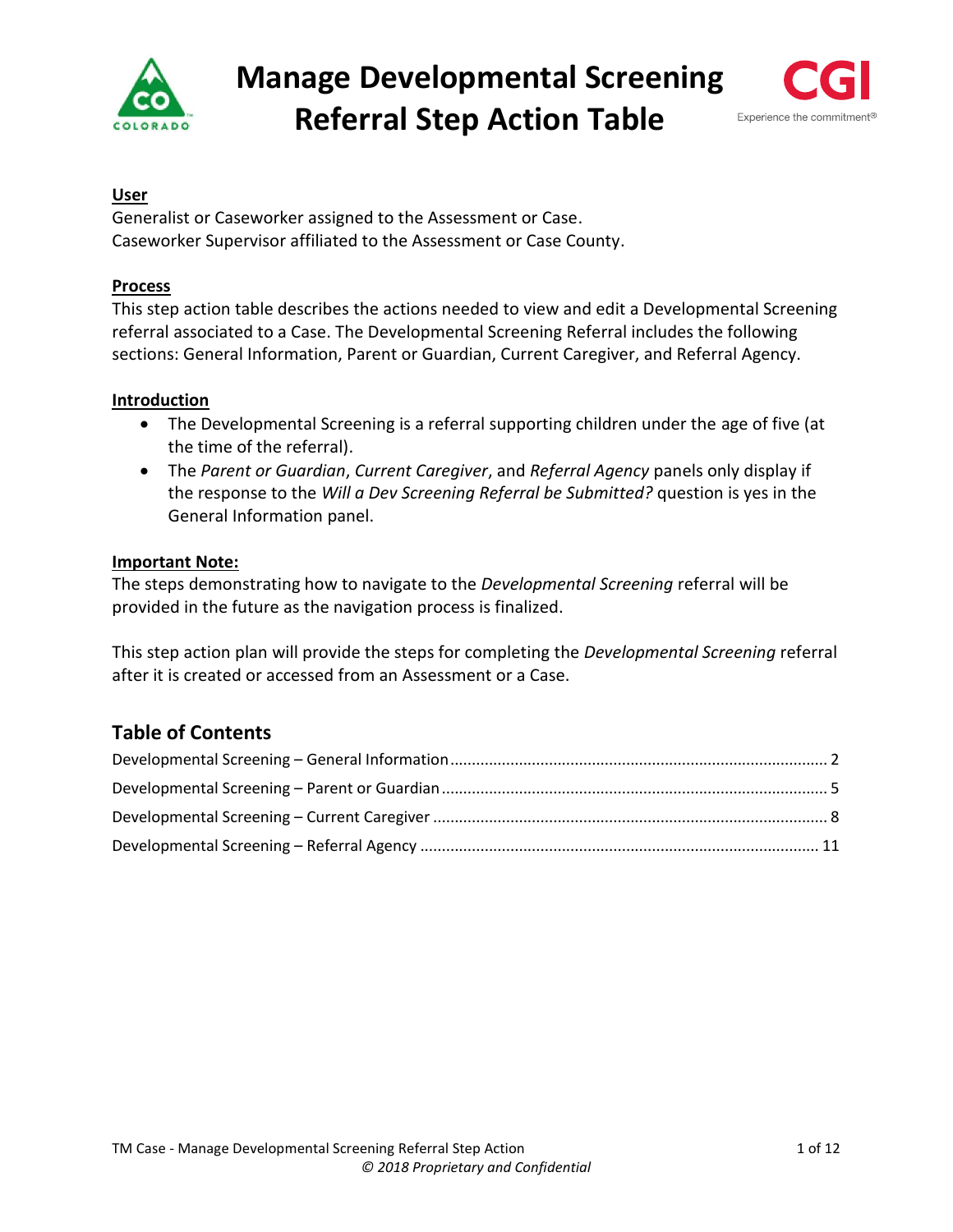



# <span id="page-1-0"></span>**Developmental Screening – General Information**

| <b>Step</b>    | <b>Action</b>                                                                        |
|----------------|--------------------------------------------------------------------------------------|
| 1              | In the Left Navigation panel.                                                        |
|                | <b>Click General Information.</b>                                                    |
|                | This will take you to the General Information panel of the Developmental Screening   |
|                | Referral.                                                                            |
|                |                                                                                      |
| $\overline{2}$ | In the General Information panel.                                                    |
|                | The following fields are populated during the addition of a Developmental            |
|                | Screening and are read-only:                                                         |
|                | Client ID.<br>$\circ$                                                                |
|                | <b>Family Name.</b><br>$\circ$                                                       |
|                | Date Created.<br>$\circ$                                                             |
|                | Created By.<br>$\circ$                                                               |
|                |                                                                                      |
| $\overline{3}$ | In the General Information panel.                                                    |
|                | The County Making Referral field is a required field. The default value is the       |
|                | Assessment County.                                                                   |
|                | If changes are needed.                                                               |
|                | Click the County Making Referral drop-down arrow. Counties affiliated<br>$\circ$     |
|                | with the worker will be listed.                                                      |
|                | Select the appropriate County from the list.<br>$\circ$                              |
|                | The Children text box is a required field (this is a multi-select field, so more     |
|                | than one choice can be made).                                                        |
|                | Click the drop-down arrow in the Children text box. The list includes all<br>$\circ$ |
|                | clients marked as PAC on the assessment. Only children under age 5 at                |
|                | the time of the referral will be listed.                                             |
|                | Select one or more children for the Developmental Screening.<br>$\circ$              |
|                | Will the allegations of abuse/neglect be founded? field is a required field          |
|                | (there is no default value for this field).                                          |
|                | Click the Yes or No toggle as appropriate to respond to the question.<br>$\circ$     |
|                | Will a Dev Screening Referral be submitted? field is a required field. (there is     |
|                | no default value for this field).                                                    |
|                | Click the Yes or No toggle as appropriate to respond to the question.<br>$\circ$     |
|                | Note: Different fields display based on the response to this question.               |
|                |                                                                                      |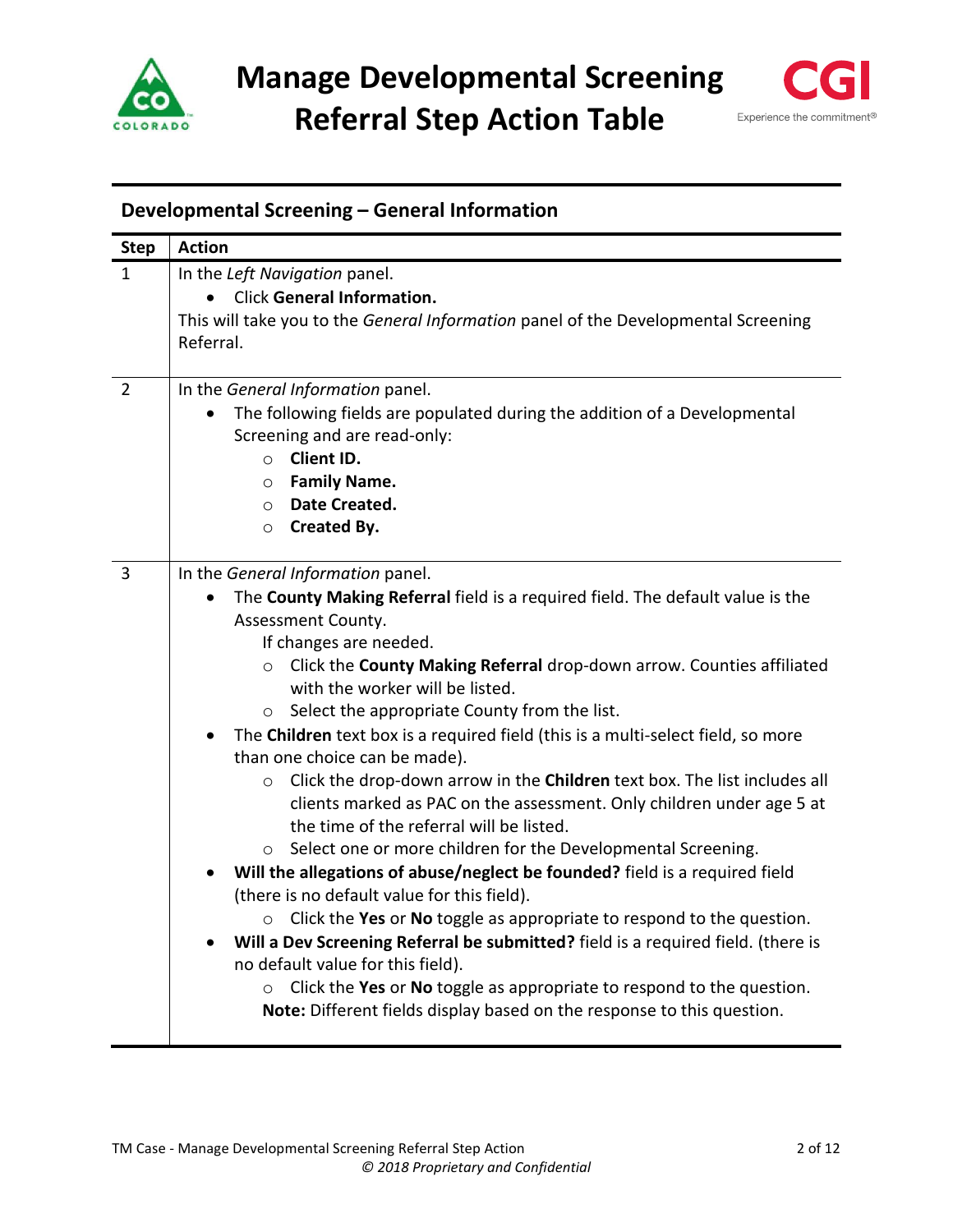



| 4              | If the Will a Dev Screening Referral be submitted? toggle is set to No, only the Reason<br>for No Referral and Comments fields display.<br>Click the Reason for No Referral drop-down arrow, if needed.<br>Select the appropriate Reason from the menu list.<br>$\bullet$<br>Click in the Comments text box, if needed.<br>$\bullet$<br>Enter Comments as appropriate.<br>$\bullet$<br>Click Save to save your changes.<br>$\bullet$<br>Note: This will complete the Developmental Screen Referral. The Parent or Guardian,<br>Current Caregiver, and Referral Agency panels only display if the response to the Will<br>a Dev Screening Referral be Submitted? question is yes in the General Information<br>panel.                                                                                                                                                                                                                                                                                                                                                                                    |
|----------------|---------------------------------------------------------------------------------------------------------------------------------------------------------------------------------------------------------------------------------------------------------------------------------------------------------------------------------------------------------------------------------------------------------------------------------------------------------------------------------------------------------------------------------------------------------------------------------------------------------------------------------------------------------------------------------------------------------------------------------------------------------------------------------------------------------------------------------------------------------------------------------------------------------------------------------------------------------------------------------------------------------------------------------------------------------------------------------------------------------|
| 5              | If the Will a Dev Screening Referral be submitted? toggle is set to Yes. The Primary<br>Spoken Language, Is Parent or Guardian aware of Referral?, Do any of the following<br>people have developmental concerns about this child?, Areas of Concern, and<br>Comments fields display.<br>Click the Primary Spoken Language: drop-down arrow (this is a required field).<br>Select the appropriate language from the menu list.<br>$\bullet$<br>Click the Yes or No toggle for Is Parent or Guardian aware of Referral? (this is<br>$\bullet$<br>a required field).<br>Click the drop-down arrow in the Do any of the following people have<br>developmental concerns about this child? text box. (this is a multi-select field,<br>so more than one choice can be made).<br>Select one or more People, as appropriate.<br>Click the drop-down arrow in the Areas of Concern: text box. (this is a multi-<br>select field, so more than one choice can be made).<br>Select one or more Concerns, as needed.<br>Click in the Comments text box, if needed.<br>$\bullet$<br>Enter Comments as appropriate. |
| 6              | In the header for the General Information panel.<br>Click the Actions menu in the General Information panel.<br>The Delete menu item displays.<br>Note: This functionality will be enabled in a future release.                                                                                                                                                                                                                                                                                                                                                                                                                                                                                                                                                                                                                                                                                                                                                                                                                                                                                         |
| $\overline{7}$ | Changes to the Developmental Screen Referral page will need to be saved before<br>navigating away from the page.<br>Click Save at the top of the page or at the bottom of the page to save changes.                                                                                                                                                                                                                                                                                                                                                                                                                                                                                                                                                                                                                                                                                                                                                                                                                                                                                                     |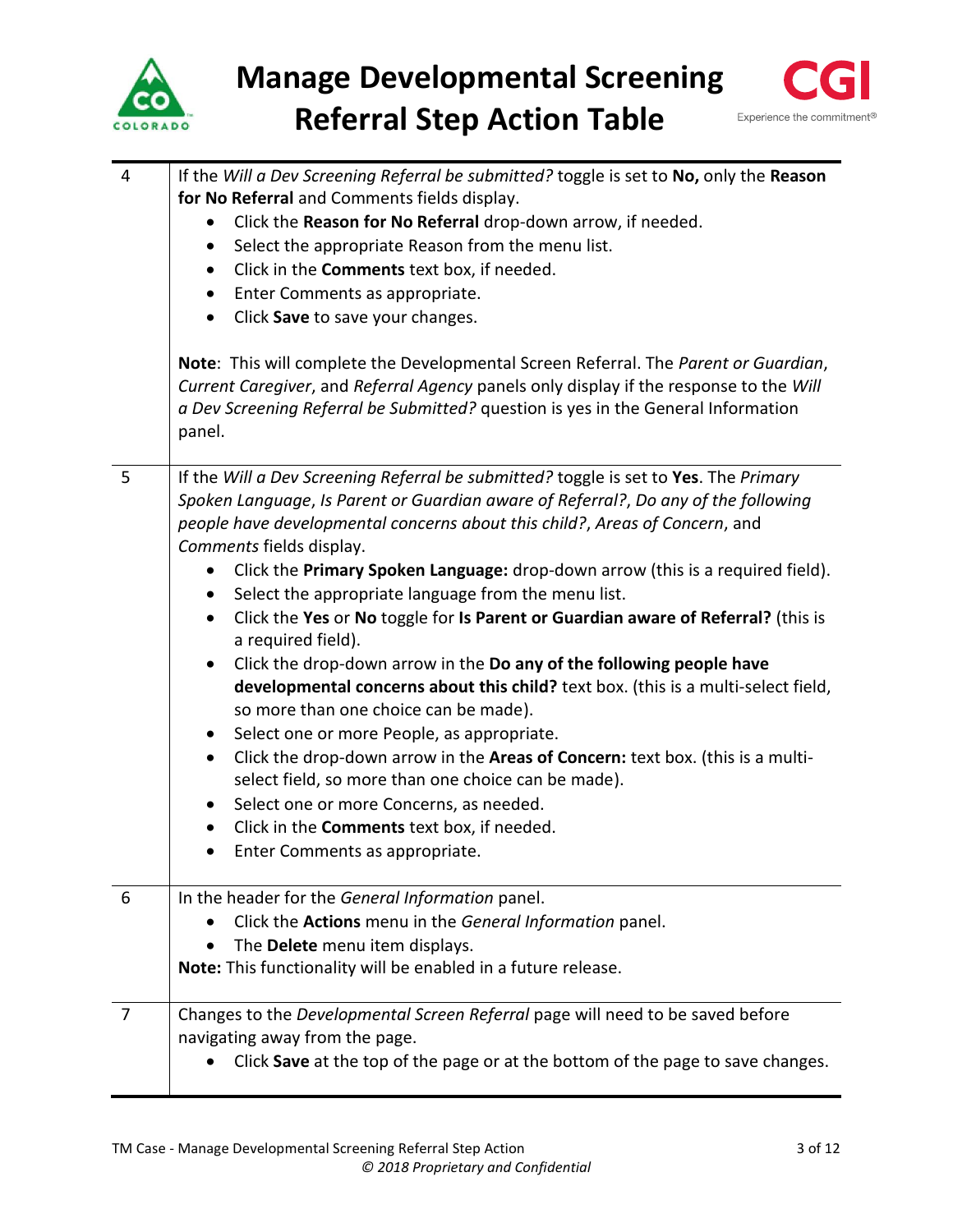



| Use the links in the left navigation panel or the scroll bar to continue to the Parent or |
|-------------------------------------------------------------------------------------------|
| <b>Guardian section.</b>                                                                  |
|                                                                                           |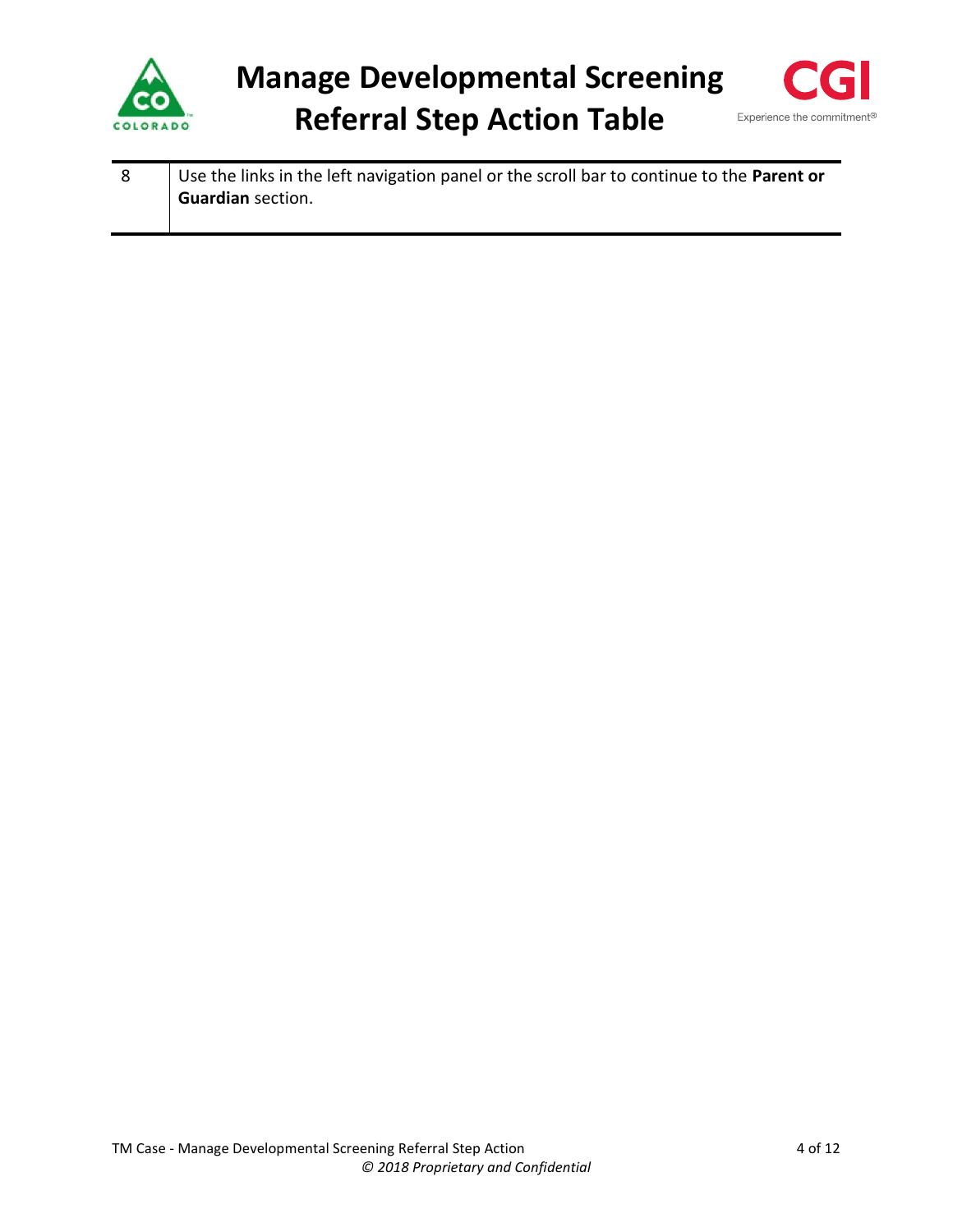



# <span id="page-4-0"></span>**Developmental Screening – Parent or Guardian**

| <b>Step</b>    | <b>Action</b>                                                                     |
|----------------|-----------------------------------------------------------------------------------|
| $\mathbf{1}$   | In the Left Navigation panel.                                                     |
|                | Click Parent or Guardian.                                                         |
|                | This will take you to the Parent or Guardian panel of the Developmental Screening |
|                | Referral.                                                                         |
|                |                                                                                   |
| $\overline{2}$ | In the Parent or Guardian panel.                                                  |
|                | The Name field is a required field.                                               |
|                | Click the Name drop-down arrow. Clients associated with the<br>$\circ$            |
|                | Assessment will be listed.                                                        |
|                | Select the appropriate Client from the list.<br>$\circ$                           |
|                | The following areas are auto-populated with the current, active information       |
|                | from the Client Record.                                                           |
|                | Address.<br>$\circ$                                                               |
|                | <b>Phone Number.</b><br>$\circ$                                                   |
|                | <b>Email Address.</b><br>$\circ$                                                  |
| 3              | Add or Edit Phone Number.                                                         |
|                | The Phone Number auto-populates with current, active phone number from            |
|                | the client record.                                                                |
|                | If changes are needed,                                                            |
|                | Click the Edit Phone Number hyperlink.<br>$\bullet$                               |
|                | The Edit Phone Number pop-up window opens.<br>٠                                   |
|                | <b>Click Add Phone Number.</b><br>$\bullet$                                       |
|                | The Add Phone Number pop-up window opens.<br>$\bullet$                            |
|                | Complete the Type, Phone Number, Extension, Country, Start Date, and<br>$\bullet$ |
|                | <b>Comments</b> fields as needed.                                                 |
|                | Click Save.<br>٠                                                                  |
|                | The Edit Phone Number pop-up window displays.<br>$\bullet$                        |
|                | If there is more than one phone number listed, click the appropriate radio        |
|                | button for the Primary Phone to designate the phone number as primary.            |
|                | Click Save.<br>٠                                                                  |
|                | The Primary Phone number displays in the Parent or Guardian panel.<br>$\bullet$   |
|                | The Phone Unknown field is unchecked by default.                                  |
|                | If the phone is unknown, click the checkbox for the Phone Unknown field.<br>٠     |
|                | The phone number fields will be cleared.                                          |
|                |                                                                                   |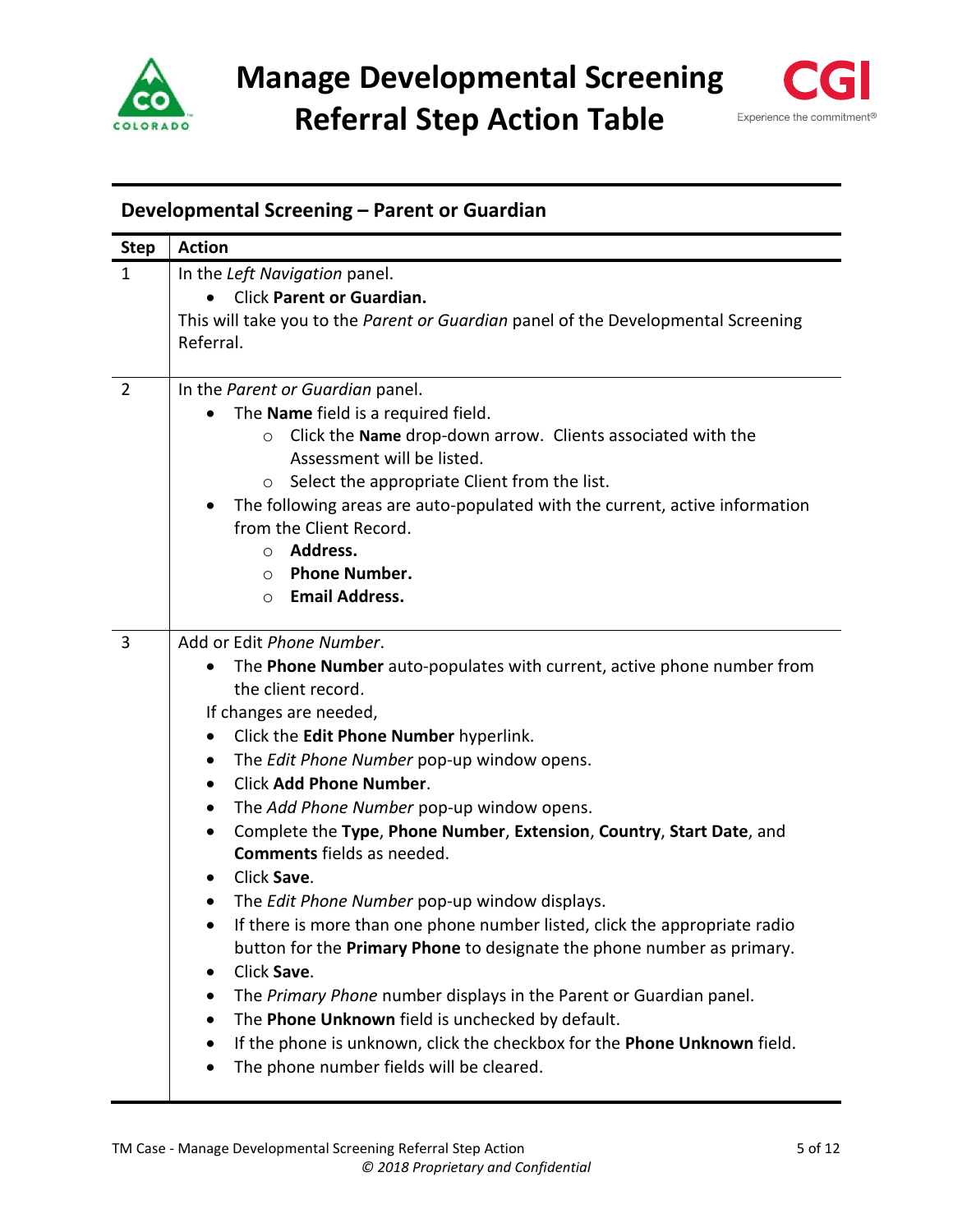



| 4<br>5 | Add or edit Address.<br>The Address auto-populates with current, active address from the client<br>$\bullet$<br>record.<br>If changes are needed,<br>Click the Edit Address hyperlink.<br>$\bullet$<br>The Edit Location Address pop-up window opens.<br>$\bullet$<br><b>Click Add Location Address.</b><br>$\bullet$<br>The Edit Address pop-up window opens.<br>$\bullet$<br>Complete the Address fields as needed.<br>$\bullet$<br>Click Save.<br>$\bullet$<br>The Edit Location Address pop-up window displays.<br>٠<br>If there is more than one address listed, click the appropriate radio button for<br>$\bullet$<br>the Last Known Address.<br>Click Save.<br>$\bullet$<br>The Last Known Address displays in the Parent or Guardian panel.<br>$\bullet$<br>The Whereabouts Unknown field is unchecked by default.<br>$\bullet$<br>If the address is unknown, click the checkbox for Whereabouts Unknown.<br>$\bullet$<br>The address will be cleared.<br>Add or edit Email Address.<br>The Email Address auto-populates with the open, active email address from<br>$\bullet$<br>the client record.<br>If changes are needed,<br>Click the Edit Email Address hyperlink.<br>$\bullet$<br>The Edit Email Address pop-up window opens.<br>$\bullet$<br><b>Click Add Email Address.</b><br>$\bullet$<br>$\bullet$ |
|--------|--------------------------------------------------------------------------------------------------------------------------------------------------------------------------------------------------------------------------------------------------------------------------------------------------------------------------------------------------------------------------------------------------------------------------------------------------------------------------------------------------------------------------------------------------------------------------------------------------------------------------------------------------------------------------------------------------------------------------------------------------------------------------------------------------------------------------------------------------------------------------------------------------------------------------------------------------------------------------------------------------------------------------------------------------------------------------------------------------------------------------------------------------------------------------------------------------------------------------------------------------------------------------------------------------------------------------|
|        | The Add Email Address pop-up window opens.<br>Complete the Email Address fields as needed.<br>٠<br>Click Save.<br>The Edit Email Address pop-up window displays.<br>If there is more than one email address listed, click the appropriate radio<br>button for the Primary Email.<br>Click Save.<br>٠<br>The Primary Email displays in the Parent or Guardian panel.                                                                                                                                                                                                                                                                                                                                                                                                                                                                                                                                                                                                                                                                                                                                                                                                                                                                                                                                                      |
| 6      | Changes to the Developmental Screen Referral page will need to be saved before<br>navigating away from the page.<br>Click Save at the top of the page or at the bottom of the page to save changes.                                                                                                                                                                                                                                                                                                                                                                                                                                                                                                                                                                                                                                                                                                                                                                                                                                                                                                                                                                                                                                                                                                                      |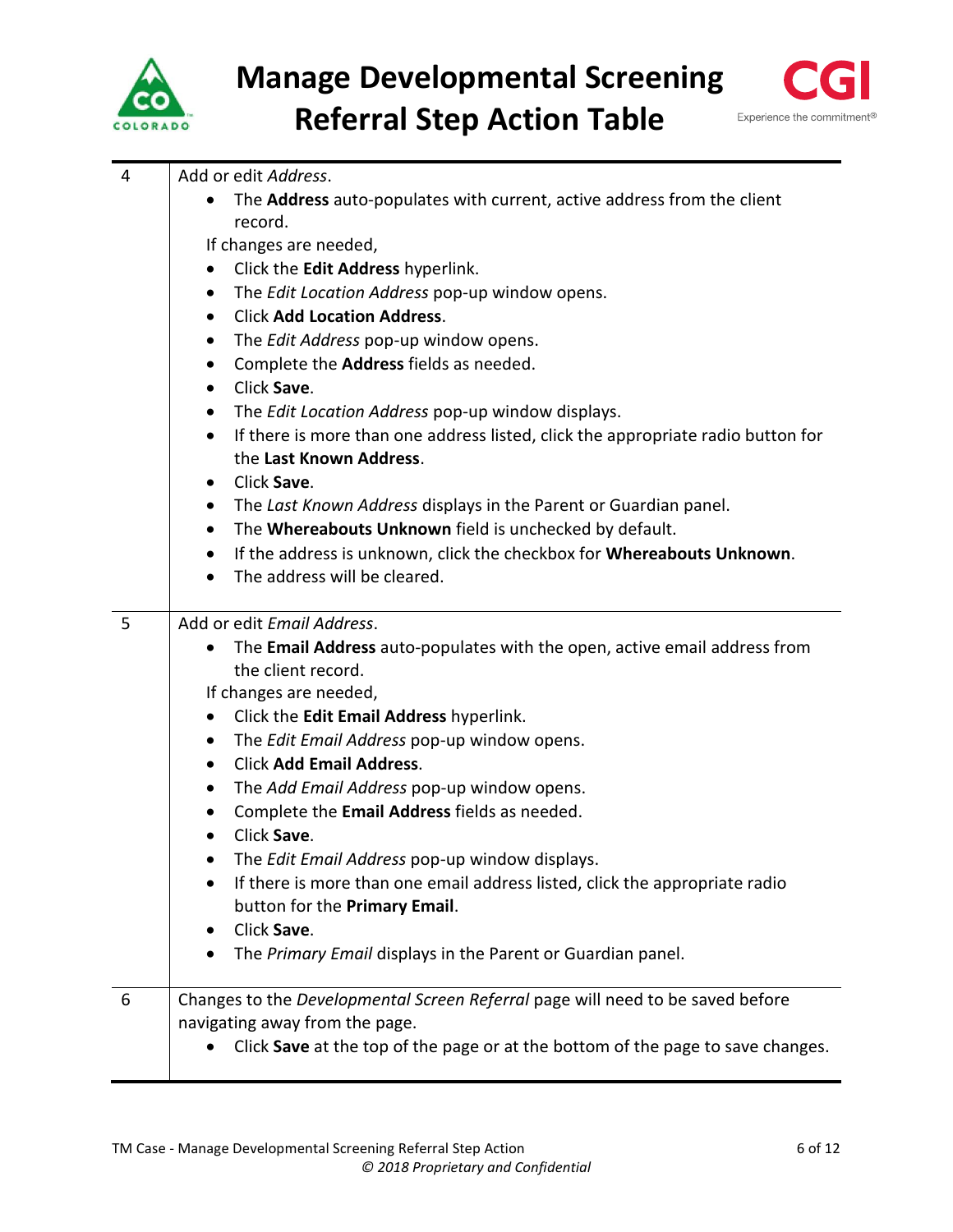



7 Use the links in the left navigation panel or the scroll bar to continue to the **Current Caregiver** section.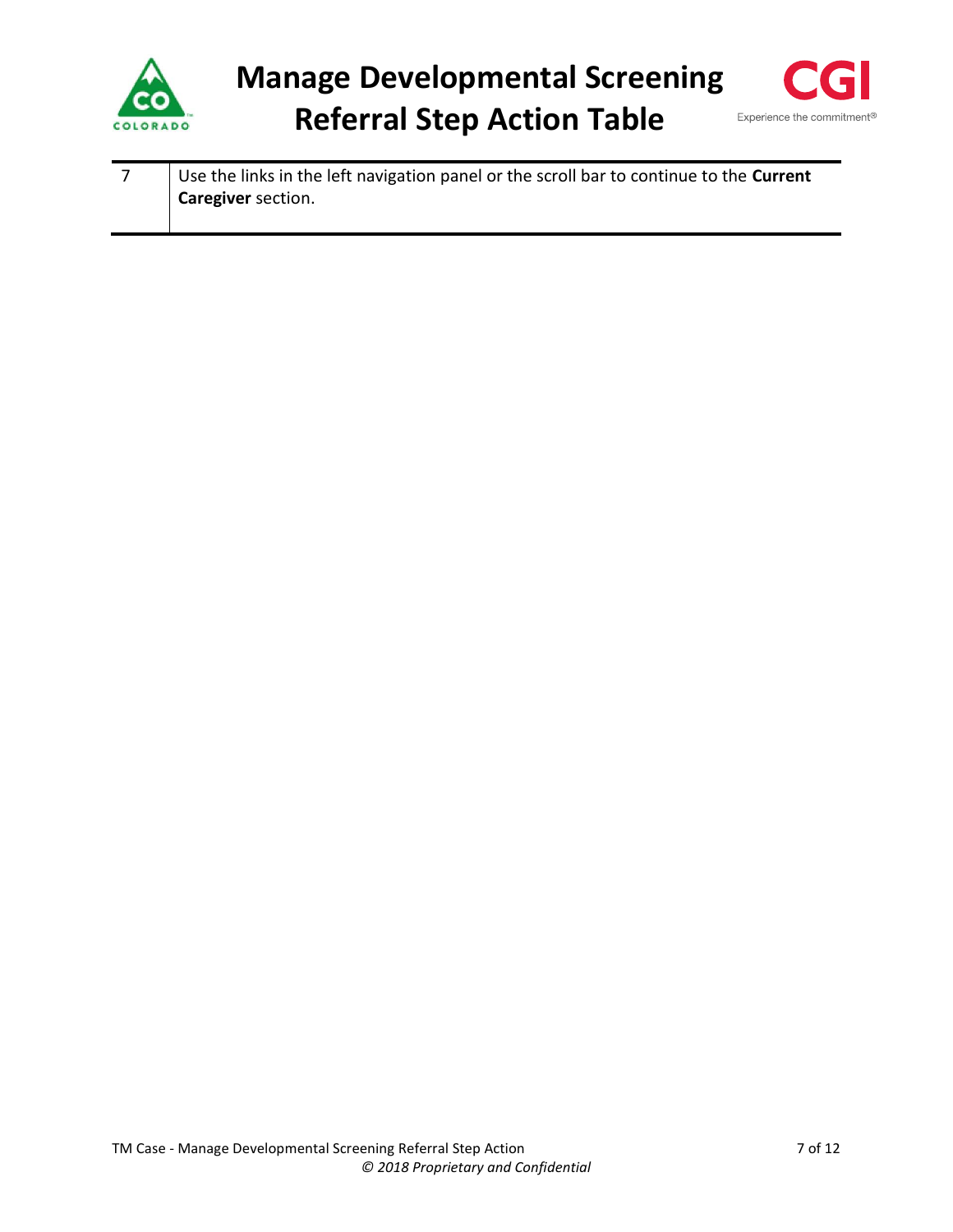



# <span id="page-7-0"></span>**Developmental Screening – Current Caregiver**

| <b>Step</b>    | <b>Action</b>                                                                           |
|----------------|-----------------------------------------------------------------------------------------|
| $\mathbf{1}$   | In the Left Navigation panel.                                                           |
|                | <b>Click Current Caregiver.</b>                                                         |
|                | This will take you to the Current Caregiver panel of the Developmental Screening        |
|                | Referral.                                                                               |
| $\overline{2}$ | In the Current Caregiver panel.                                                         |
|                | If the check box for Same as Parent or Guardian is checked, no other fields             |
|                |                                                                                         |
|                | display in the Current Caregiver panel.                                                 |
|                | If the check box for Same as Parent or Guardian is not checked, additional<br>$\bullet$ |
|                | fields are provided.                                                                    |
|                | The Type field is a required field.<br>$\bullet$                                        |
|                | Click the Type drop-down arrow.<br>$\circ$                                              |
|                | Select the appropriate Type from the list.<br>$\circ$                                   |
|                | The Name field is a required field.                                                     |
|                | Click the Name drop-down arrow. If the Type is Client, Clients<br>$\circ$               |
|                | associated with the Assessment will be listed.                                          |
|                | Select the appropriate Name from the list.<br>$\circ$                                   |
|                | The following areas are auto-populated with the current, active information             |
|                | from the Client Record.                                                                 |
|                |                                                                                         |
|                | Address.<br>$\Omega$                                                                    |
|                | <b>Phone Number.</b><br>$\circ$                                                         |
|                | <b>Email Address.</b><br>$\bigcirc$                                                     |
|                |                                                                                         |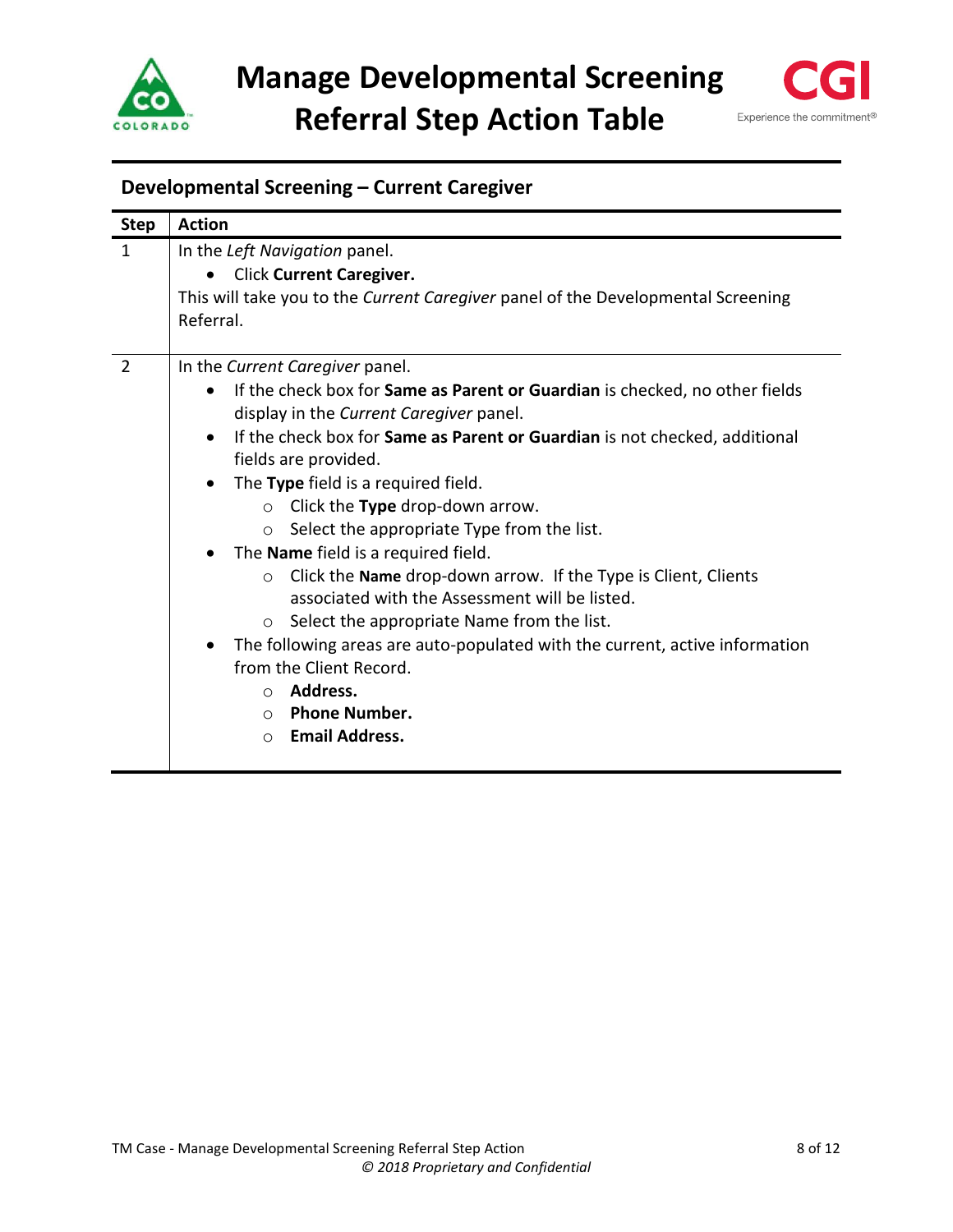



| 3 | Add or Edit Phone Number.                                                               |
|---|-----------------------------------------------------------------------------------------|
|   | The Phone Number auto-populates with current, active phone number from                  |
|   | the client record.                                                                      |
|   | If changes are needed,                                                                  |
|   | Click the Edit Phone Number hyperlink.<br>$\bullet$                                     |
|   | The Edit Phone Number pop-up window opens.<br>$\bullet$                                 |
|   | <b>Click Add Phone Number.</b><br>$\bullet$                                             |
|   | The Add Phone Number pop-up window opens.<br>$\bullet$                                  |
|   | Complete the Type, Phone Number, Extension, Country, Start Date, and<br>$\bullet$       |
|   | <b>Comments</b> fields as needed.                                                       |
|   | Click Save.<br>٠                                                                        |
|   | The Edit Phone Number pop-up window displays.<br>$\bullet$                              |
|   | If there is more than one phone number listed, click the appropriate radio<br>$\bullet$ |
|   | button for the Primary Phone to designate the phone number as primary.                  |
|   | Click Save.<br>٠                                                                        |
|   | The Primary Phone number displays in the Current Caregiver panel.<br>$\bullet$          |
|   | The Phone Unknown field is unchecked by default.<br>$\bullet$                           |
|   | If the phone is unknown, click the checkbox for the Phone Unknown field.<br>$\bullet$   |
|   | The phone number will be cleared.<br>$\bullet$                                          |
| 4 | Add or edit Address.                                                                    |
|   | The Address auto-populates with current, active address from the client                 |
|   | record.                                                                                 |
|   | If changes are needed,                                                                  |
|   | Click the Edit Address hyperlink.<br>$\bullet$                                          |
|   | The Edit Location Address pop-up window opens.<br>$\bullet$                             |
|   | <b>Click Add Location Address.</b><br>$\bullet$                                         |
|   | The Edit Address pop-up window opens.<br>$\bullet$                                      |
|   | Complete the Address fields as needed.<br>$\bullet$                                     |
|   | Click Save.                                                                             |
|   | The Edit Location Address pop-up window displays.                                       |
|   | If there is more than one address listed, click the appropriate radio button for        |
|   | the Last Known Address.                                                                 |
|   | Click Save.<br>٠                                                                        |
|   | The Last Known Address displays in the Current Caregiver panel.<br>$\bullet$            |
|   | The Whereabouts Unknown field is unchecked by default.<br>٠                             |
|   | If the address is unknown, click the checkbox for Whereabouts Unknown.<br>٠             |
|   | The address will be cleared.                                                            |
|   |                                                                                         |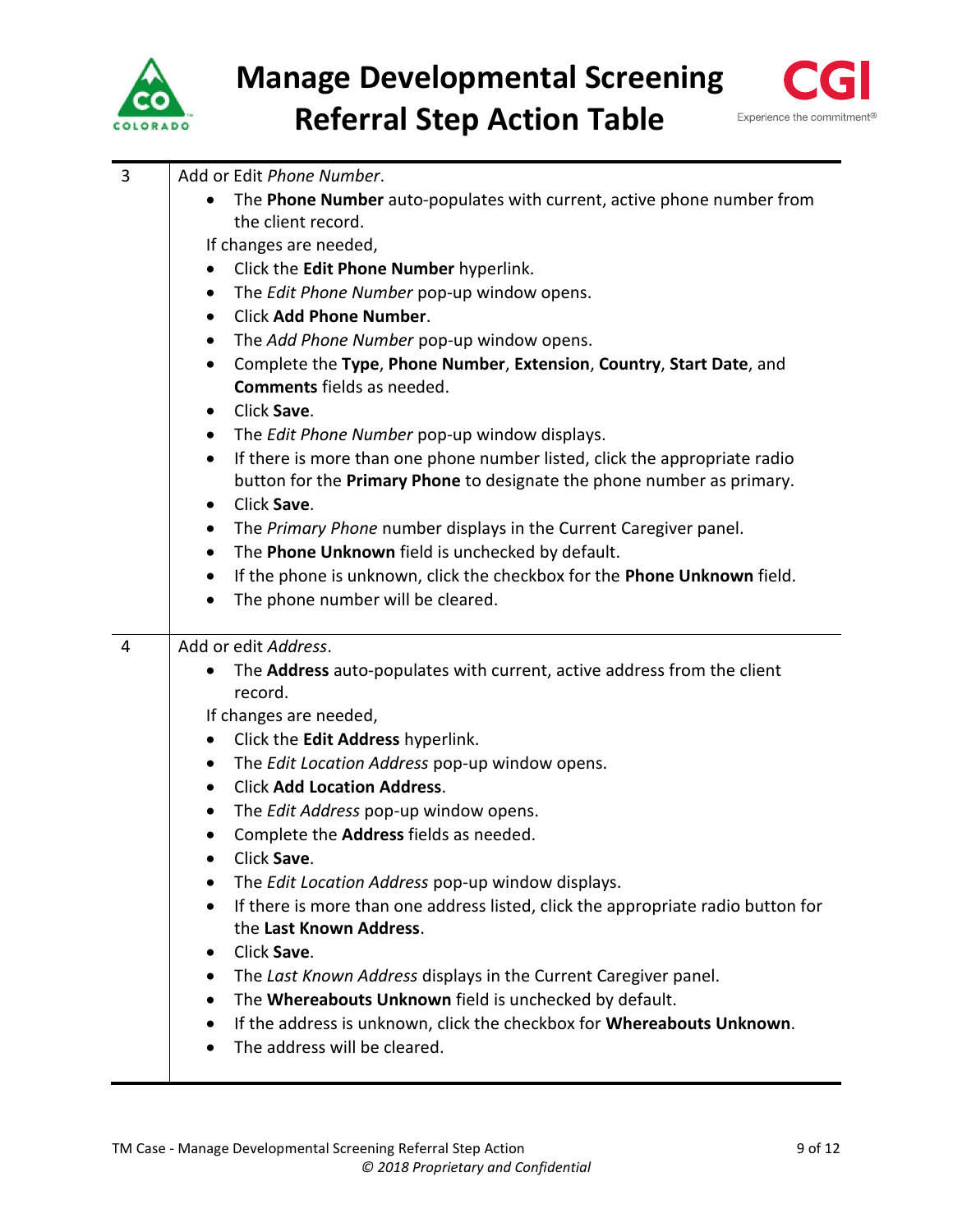



| 5              | Add or edit Email Address.                                                               |
|----------------|------------------------------------------------------------------------------------------|
|                | The Email Address auto-populates with the open, active email address from<br>$\bullet$   |
|                | the client record.                                                                       |
|                | If changes are needed,                                                                   |
|                | Click the Edit Email Address hyperlink.<br>$\bullet$                                     |
|                | The Edit Email Address pop-up window opens.<br>$\bullet$                                 |
|                | <b>Click Add Email Address.</b><br>$\bullet$                                             |
|                | The Add Email Address pop-up window opens.<br>٠                                          |
|                | Complete the Email Address fields as needed.<br>٠                                        |
|                | Click Save.<br>$\bullet$                                                                 |
|                | The Edit Email Address pop-up window displays.<br>$\bullet$                              |
|                | If there is more than one email address listed, click the appropriate radio<br>$\bullet$ |
|                | button for the Primary Email.                                                            |
|                | Click Save.<br>$\bullet$                                                                 |
|                | The Primary Email displays in the Current Caregiver panel.<br>$\bullet$                  |
|                |                                                                                          |
| 6              | Changes to the Developmental Screen Referral page will need to be saved before           |
|                | navigating away from the page.                                                           |
|                | Click Save at the top of the page or at the bottom of the page to save changes.          |
| $\overline{7}$ | Use the links in the left navigation panel or the scroll bar to continue to the Referral |
|                | Agency section.                                                                          |
|                |                                                                                          |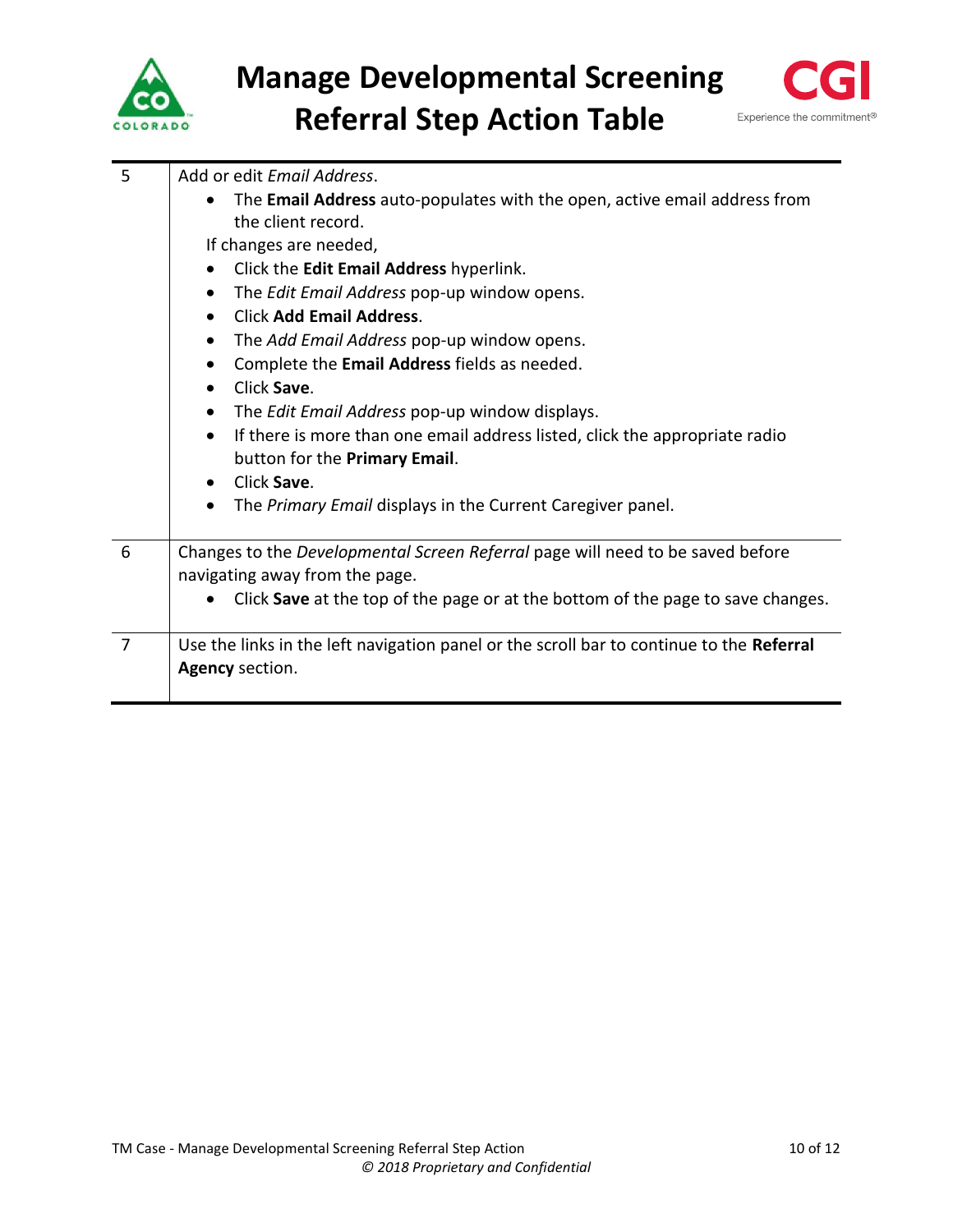



# <span id="page-10-0"></span>**Developmental Screening – Referral Agency**

| <b>Step</b>    | <b>Action</b>                                                                  |
|----------------|--------------------------------------------------------------------------------|
| $\mathbf{1}$   | In the Left Navigation panel.                                                  |
|                | Click Referral Agency.                                                         |
|                | This will take you to the Referral Agency panel of the Developmental Screening |
|                | Referral.                                                                      |
|                |                                                                                |
| $\overline{2}$ | In the Referral Agency panel.                                                  |
|                | The County where child resides field is a required field.                      |
|                | Click the County where child resides drop-down arrow. All Colorado<br>$\circ$  |
|                | counties will be included in the list.                                         |
|                | Select the appropriate County from the menu list.<br>$\circ$                   |
|                | The Agency Name field is a required field. If an Agency has been selected, the |
|                | Agency Name, Contact Person, Phone 1, Phone 2, Fax, Email, and Address will    |
|                | be pre-populated.                                                              |
|                | Click the Select Agency hyperlink to add or change the agency.<br>$\circ$      |
|                | The Select Agency pop-up window displays.                                      |
| 3              | In the Select Agency pop-up window.                                            |
|                | Click the Child Age drop-down arrow.<br>$\bullet$                              |
|                | Select the appropriate Child Age from the list.<br>$\bullet$                   |
|                | Click the Residence County.<br>$\bullet$                                       |
|                | Select the appropriate Residence County from the list.<br>$\bullet$            |
|                | Click Search.<br>$\bullet$                                                     |
|                | Search Results display based on the County and Age criteria.                   |
|                | Select the appropriate Search Results.<br>$\bullet$                            |
|                | Click Select.<br>$\bullet$                                                     |
|                |                                                                                |
| 4              | In the Referral Agency panel.                                                  |
|                | The Agency Name, Contact Person, Contact Email Address, Phone 1 (and           |
|                | Phone 2 if present), and the Location Address populate in the Referral Agency  |
|                | panel.                                                                         |
|                | Click Save.                                                                    |
|                | A message displays identifying the Developmental Screen saved successfully.    |
|                | Click Ok.                                                                      |
|                |                                                                                |